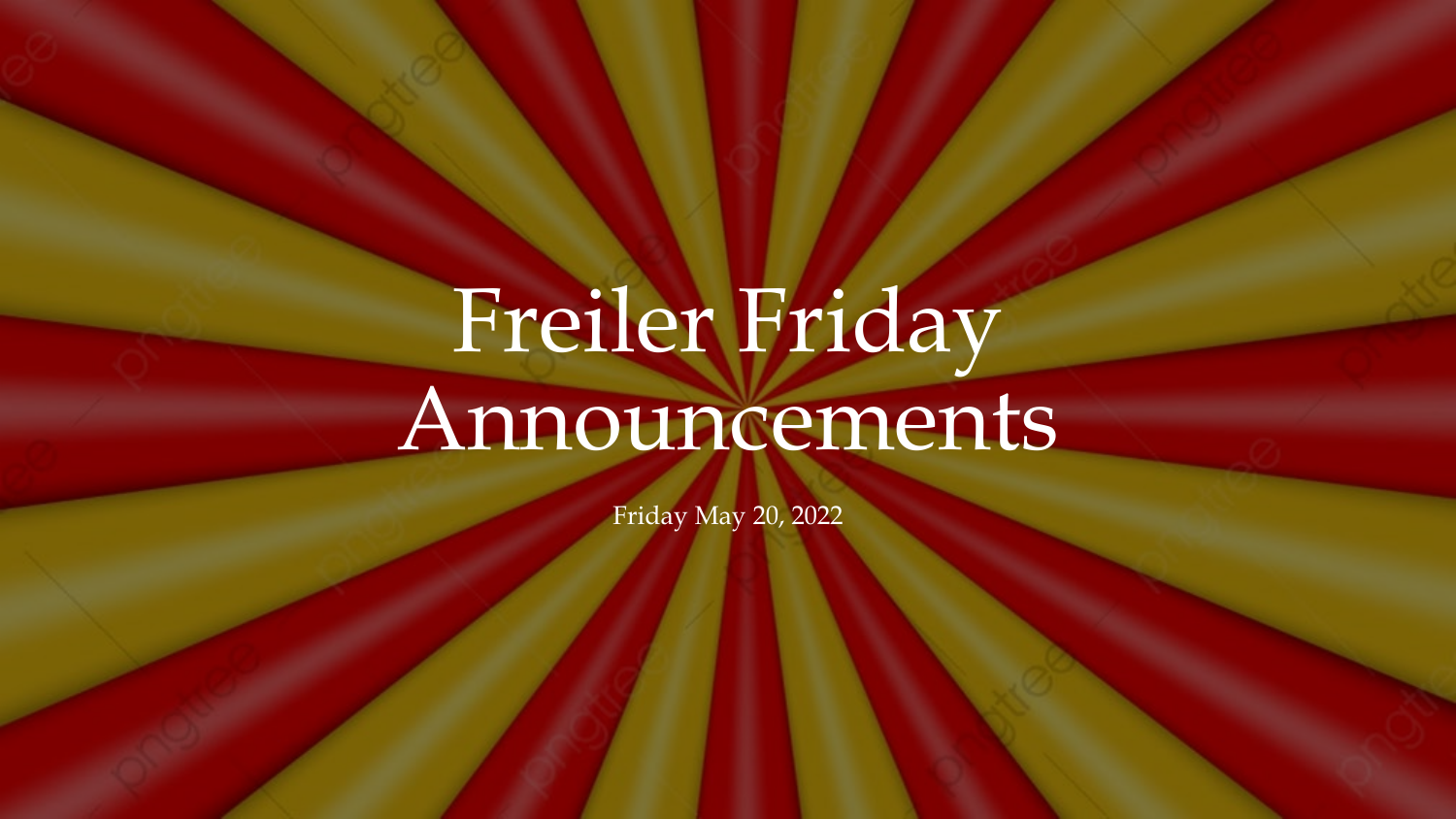

### Countdown to Summer....

### **5 More Days!!!!**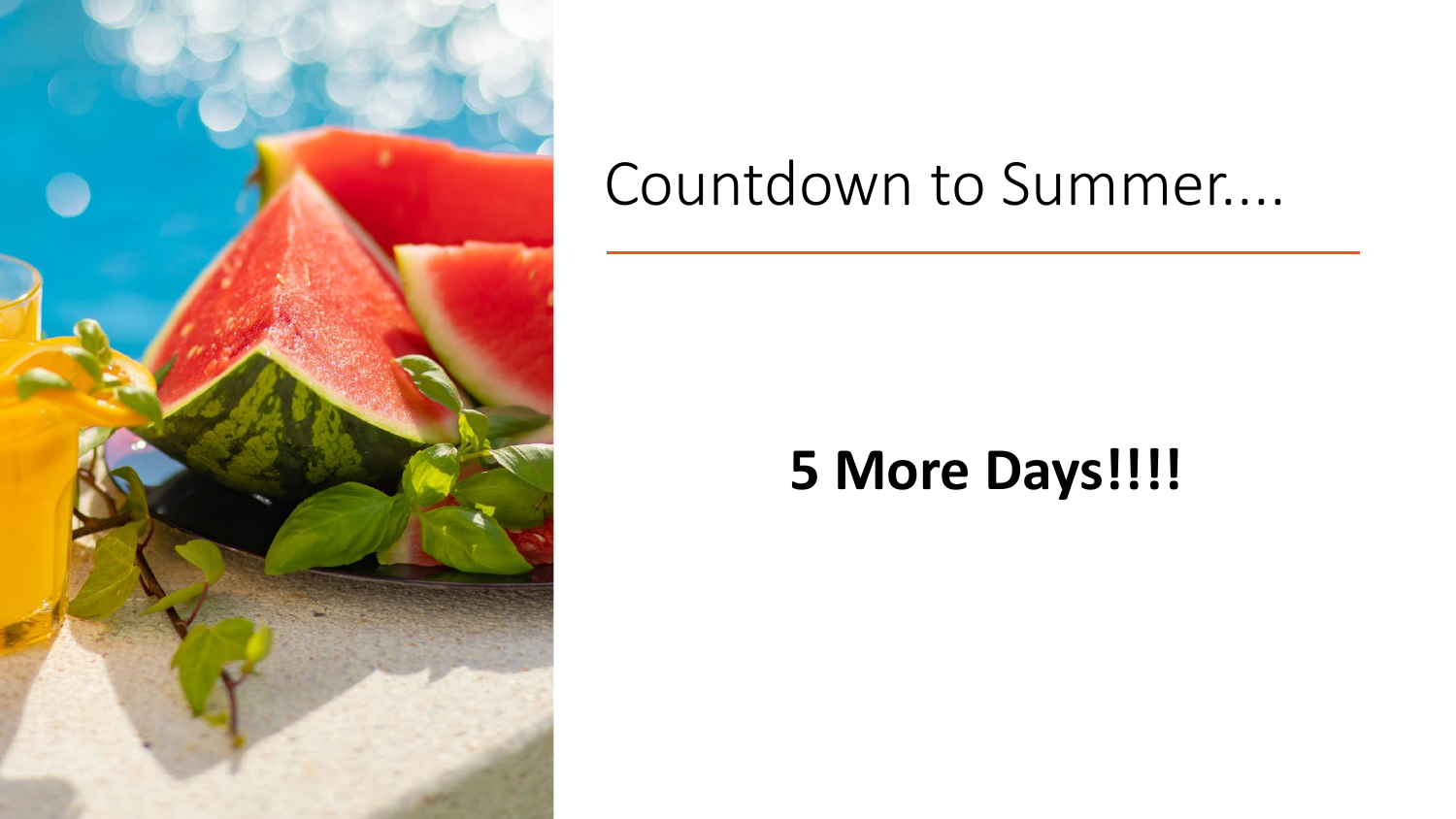#### Caring is the May Pillar of Character

"One person caring about another represents life's greatest value." – Jim Rohn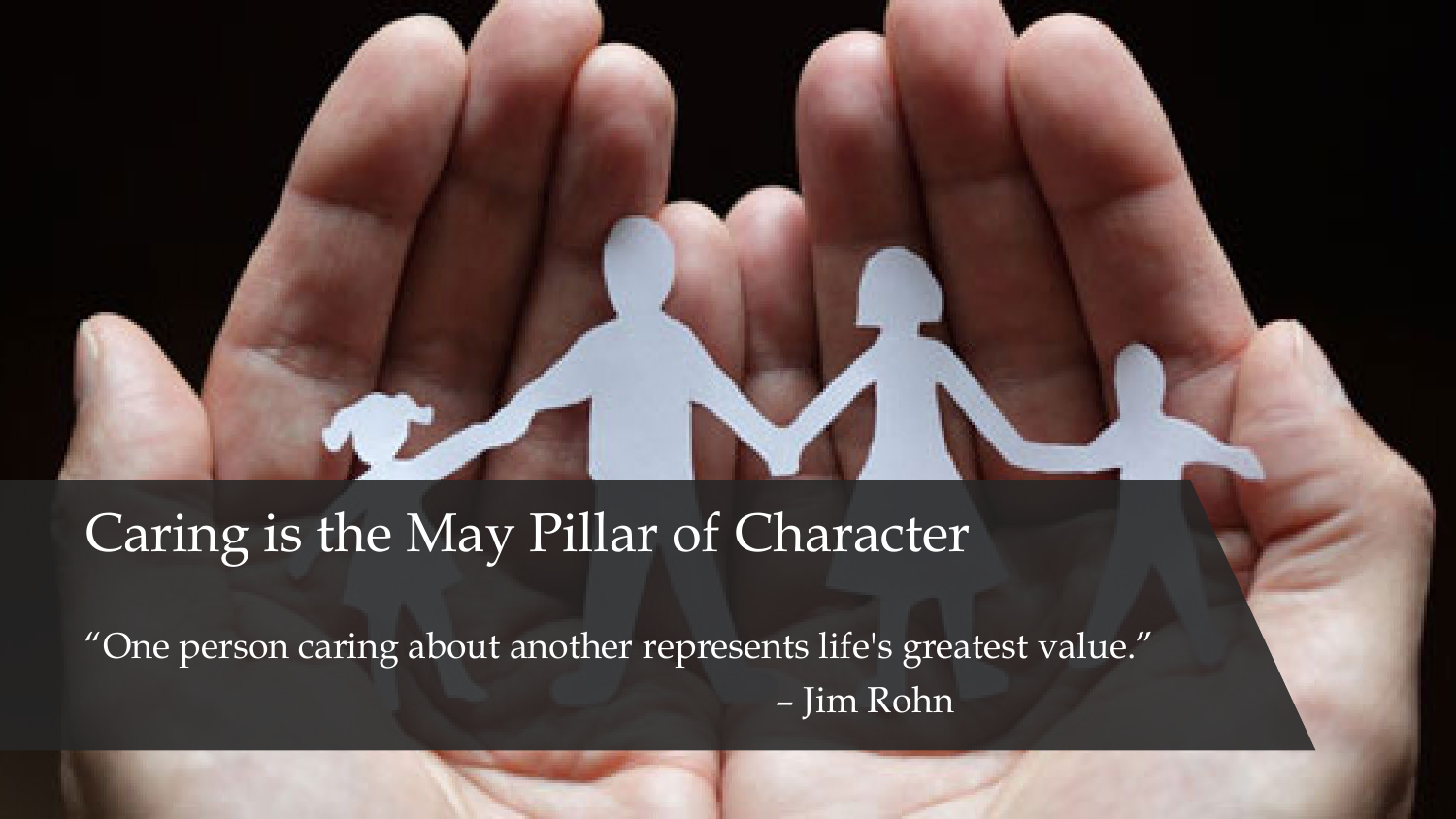This Weeks Character

- Counts Winners Are:<br>
•2nd- Hadia (Decamey), •2nd- Hadia (Decamey), Leah (Graziano)
- •3rd- Utkarsh (Eli), Braylen (Eli)
- •6th- David. R (Hunter)

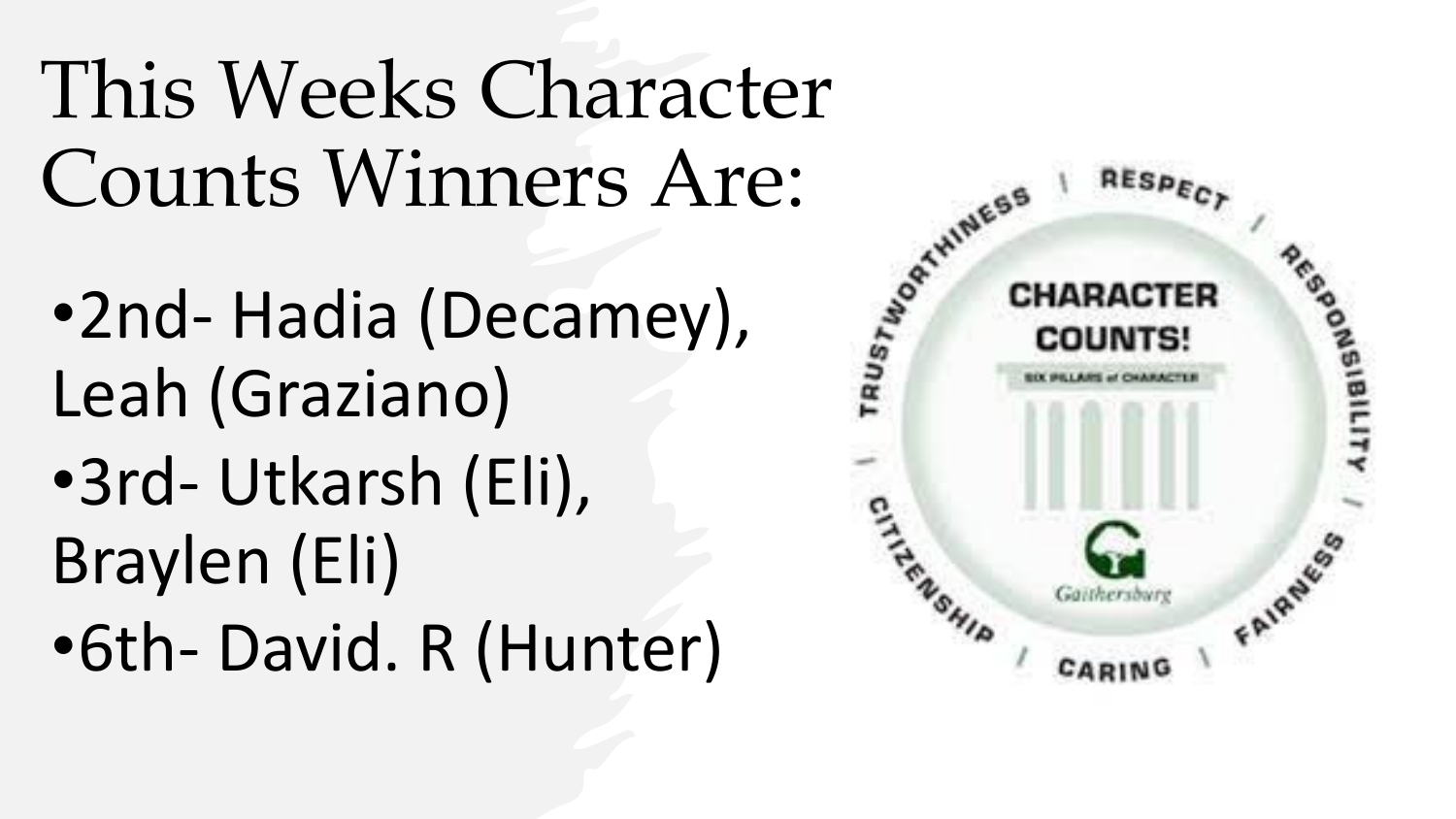# Minimum Days

We are on a Minimum Day Schedule Today..May 20th and

The Last Day of School...May 27th.

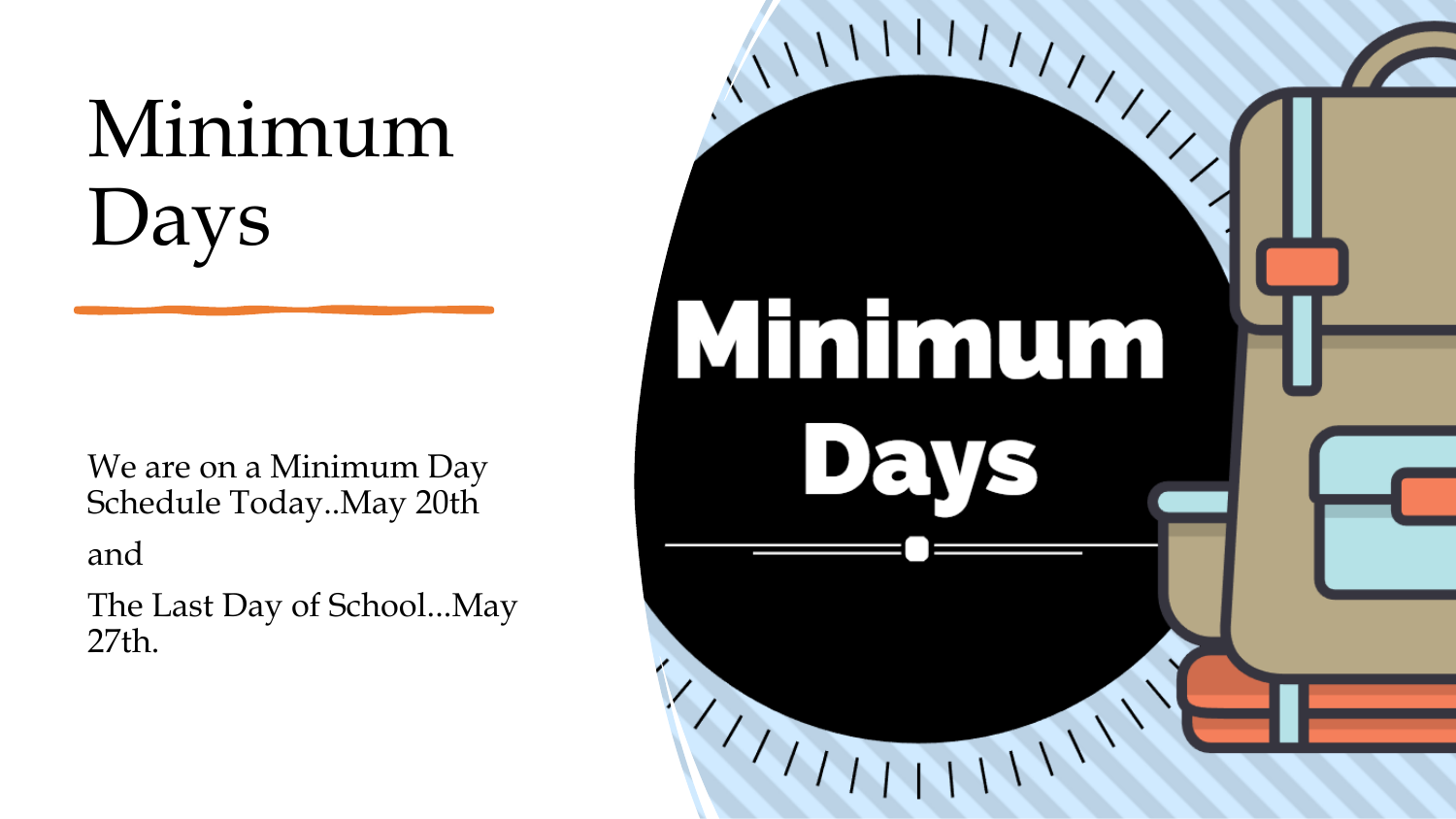

## THANK YOU

Thank You to all of those that came to our End Of The Year Dance! We had a fun time and we hope that you did too

A Huge Thank You to the Leadership Students and all of those that helped make it a success!

We cannot wait to make more dance memories with you next year!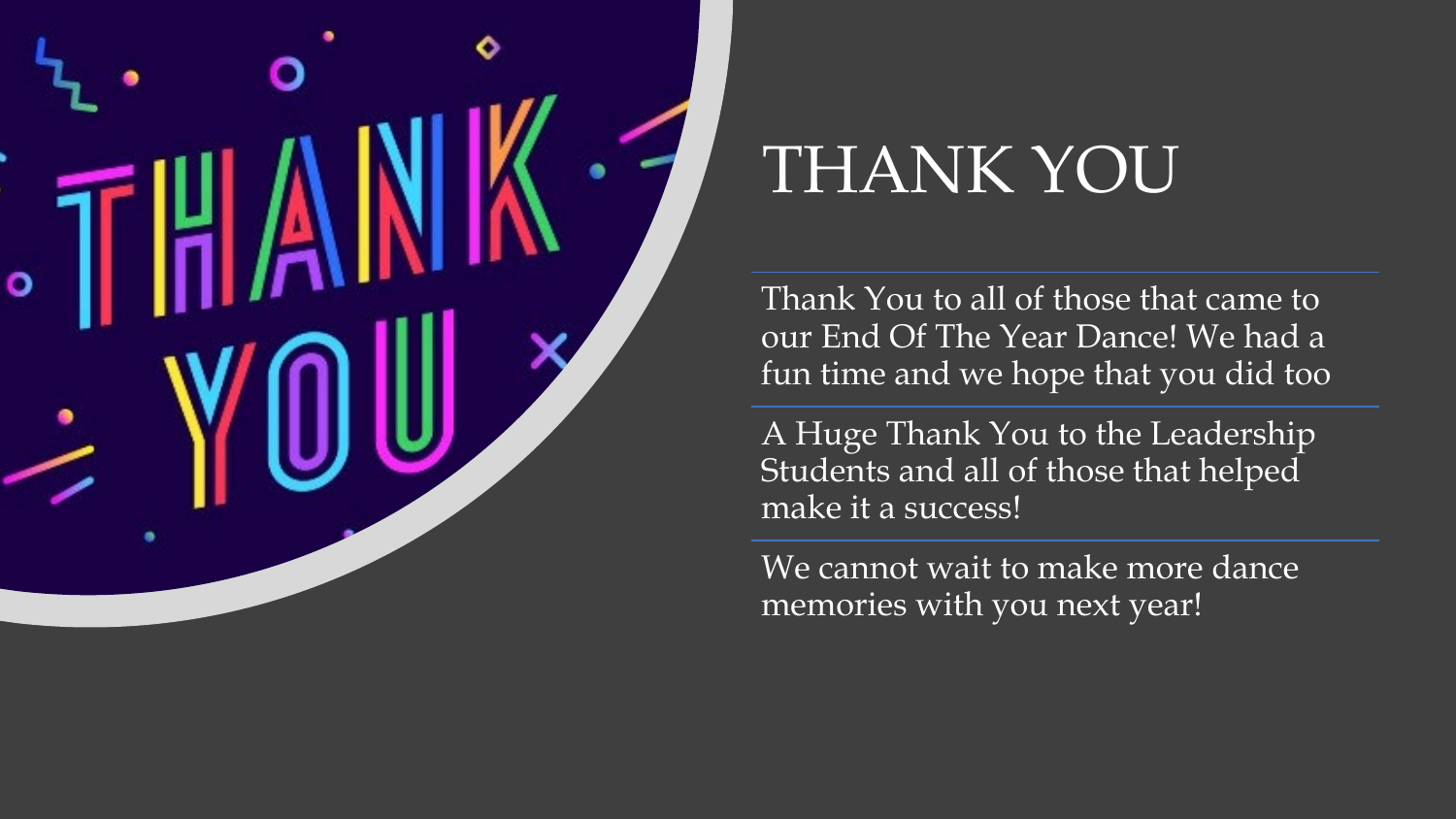### Next Week is a Busy One! Here are some important dates and events for the Last Week of School

- 5/23 Perfect Attendance ice cream after lunch, MPR
- 5/24 Middle School Splashdown at WHS, 8:30 am
- 5/25 8th Promotion Practice & Breakfast
- 5/26 8th Grade Promotion 9am Kinder Graduation - 1pm 8th Grade Promotion Party, 5pm-8pm
- 5/27 Minimum Day Middle school Honor Roll Assembly Report cards go home will all students

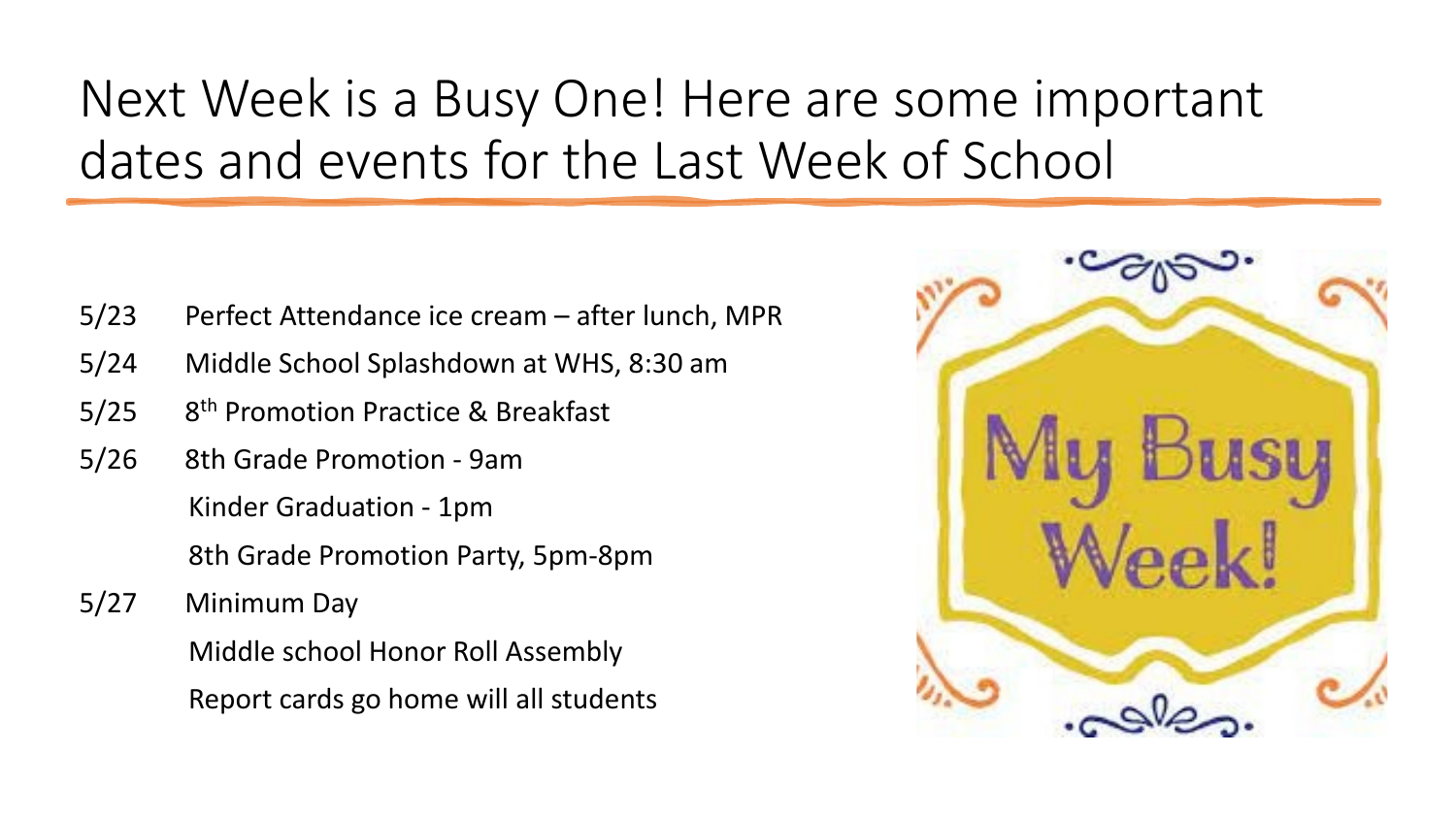

### Note to the 8th Graders

We Hope that the 8th Graders are enjoying their day at Great America today!

Get Ready for a busy week next week!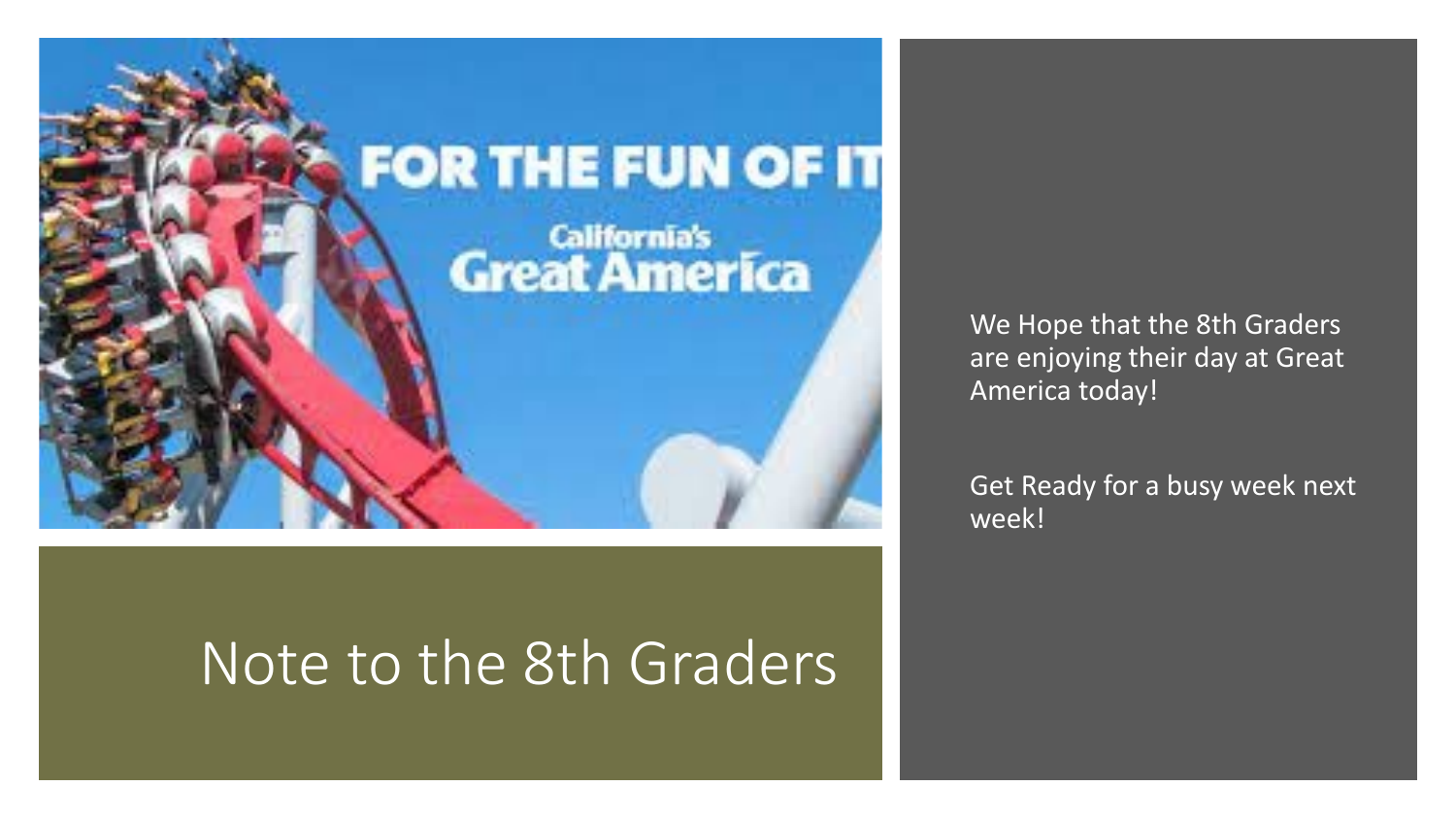

# With the Weather getting warmer...

Make sure you stay hydrated and keep your skin protected!